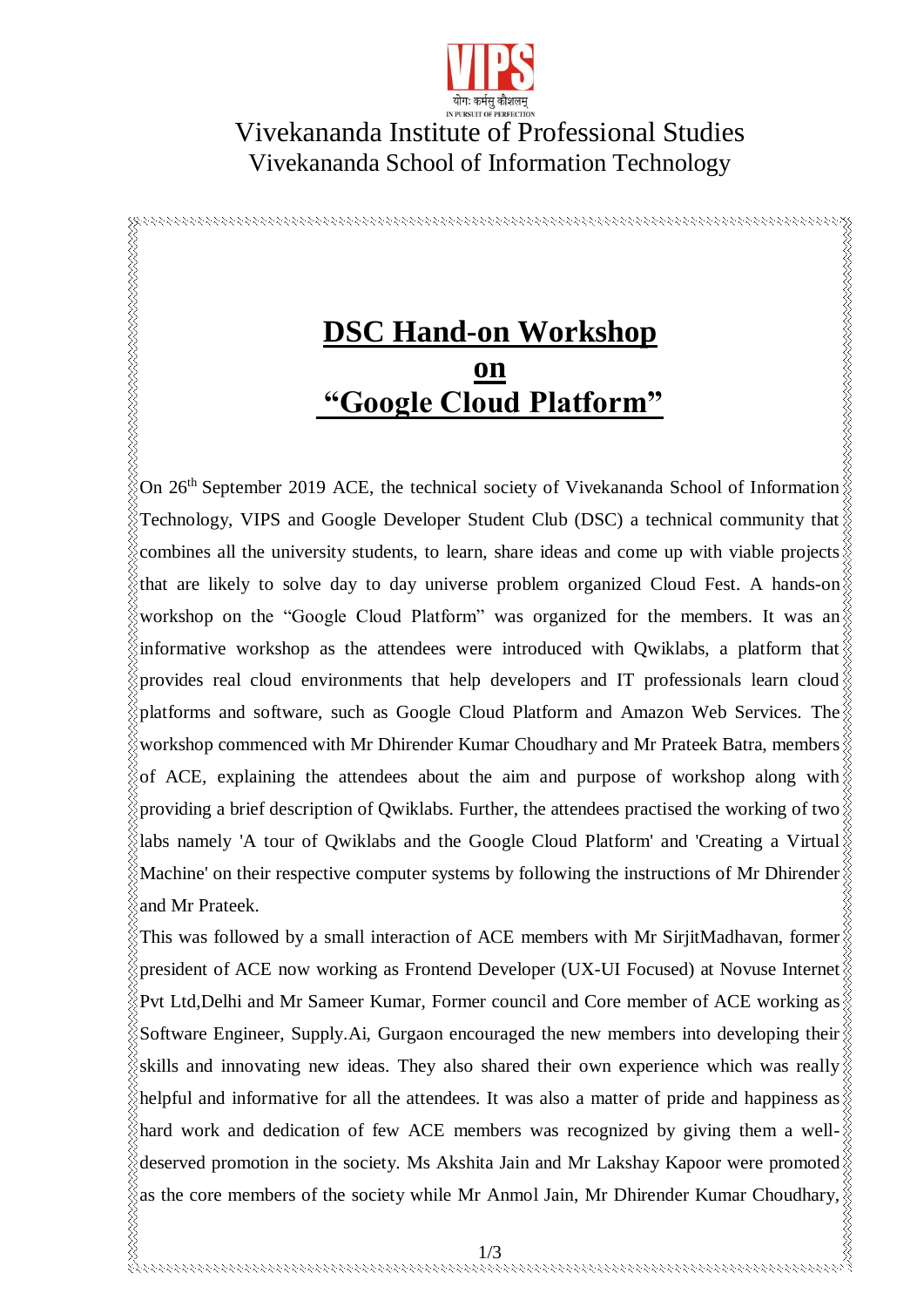

## Vivekananda Institute of Professional Studies Vivekananda School of Information Technology